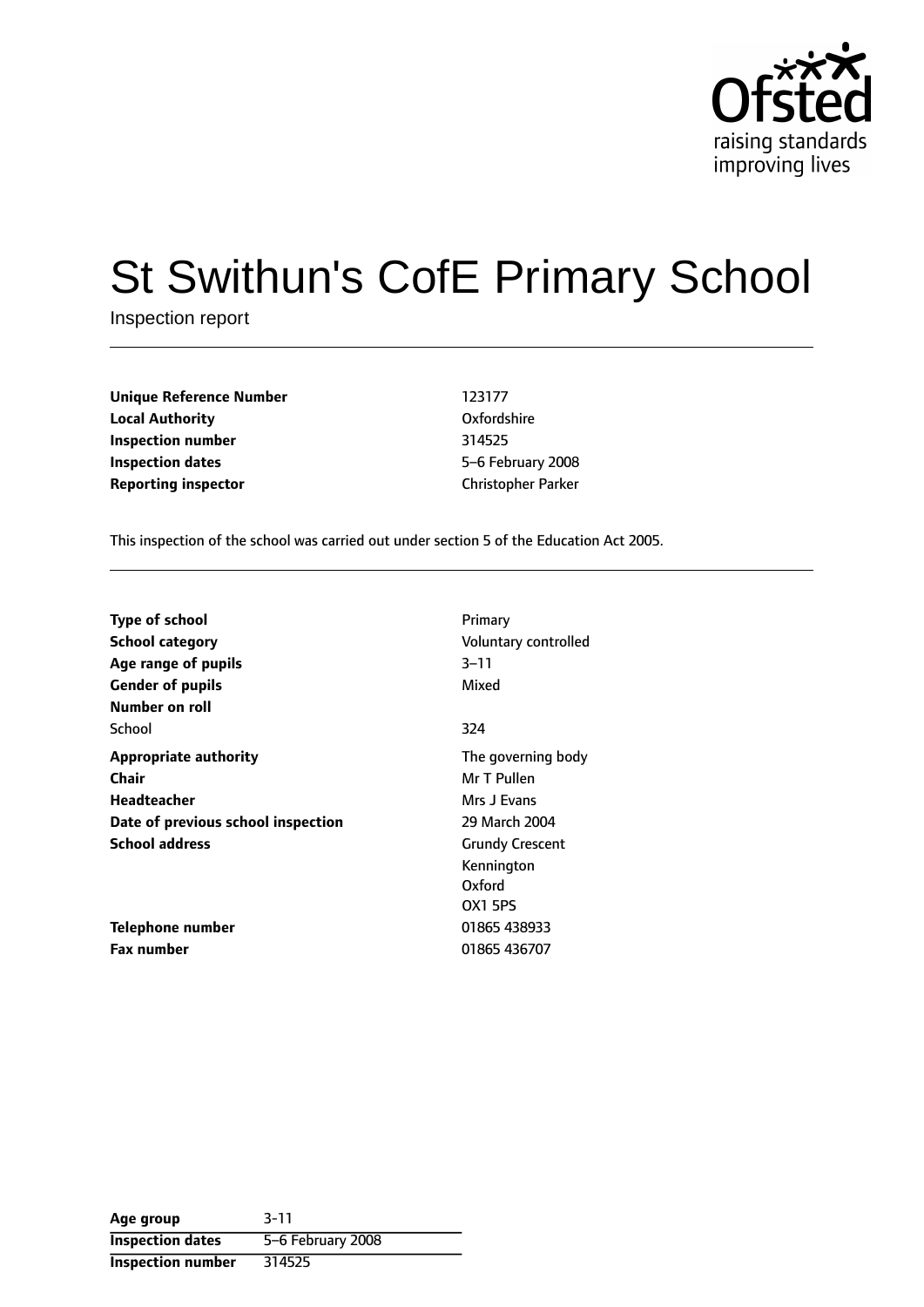.

© Crown copyright 2008

#### Website: www.ofsted.gov.uk

This document may be reproduced in whole or in part for non-commercial educational purposes, provided that the information quoted is reproduced without adaptation and the source and date of publication are stated.

Further copies of this report are obtainable from the school. Under the Education Act 2005, the school must provide a copy of this report free of charge to certain categories of people. A charge not exceeding the full cost of reproduction may be made for any other copies supplied.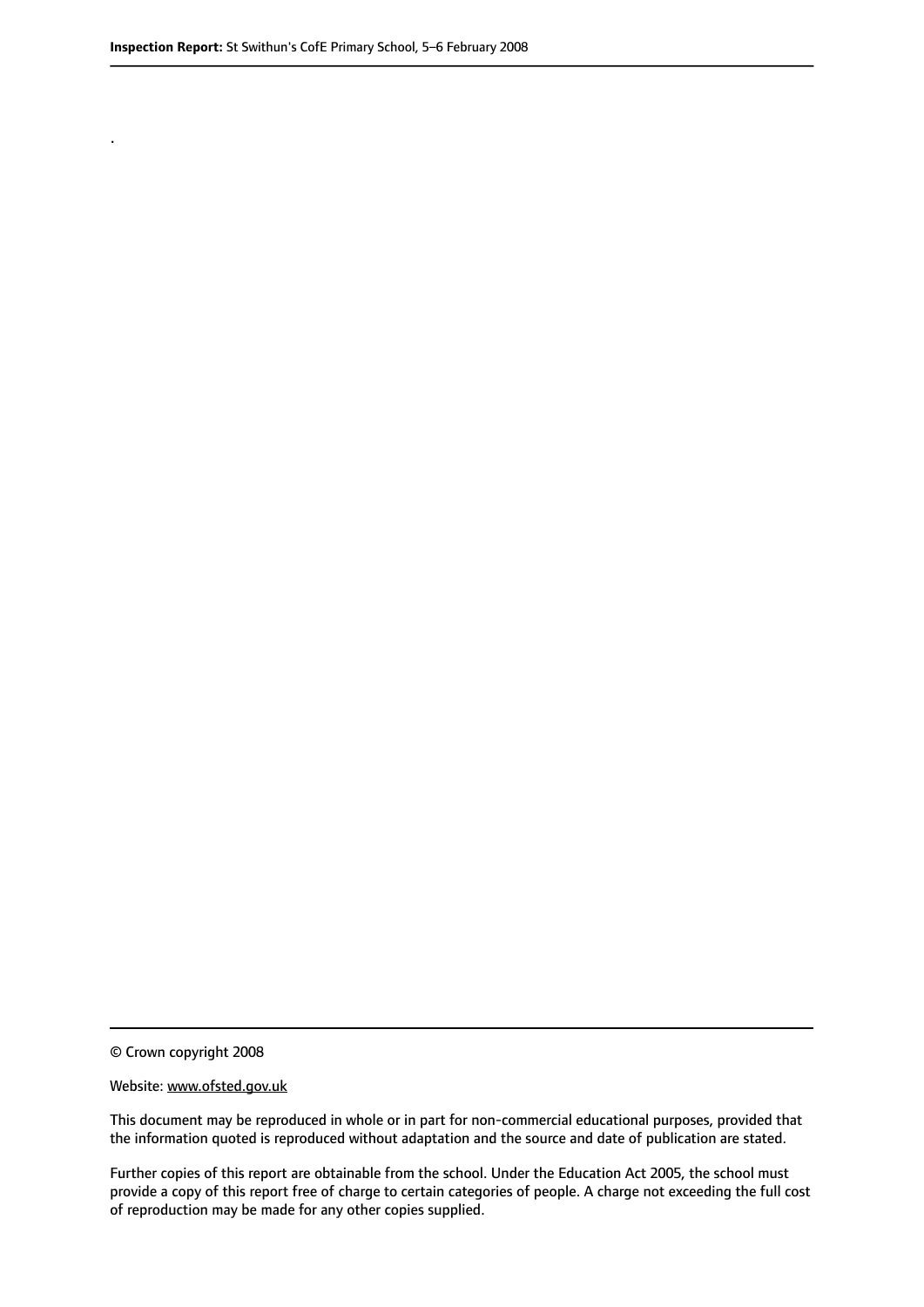# **Introduction**

The inspection was carried out by three Additional Inspectors.

## **Description of the school**

This is a larger than average primary school. Very few pupils are entitled to free school meals. Fewer pupils than usual have learning difficulties. A small number of pupils do not speak English as a first language. The school works in partnership with a special school that has a classroom base on the site. Although on the same site, the school is housed in two buildings separated by a playing field.

## **Key for inspection grades**

| Grade 1 | Outstanding  |
|---------|--------------|
| Grade 2 | Good         |
| Grade 3 | Satisfactory |
| Grade 4 | Inadequate   |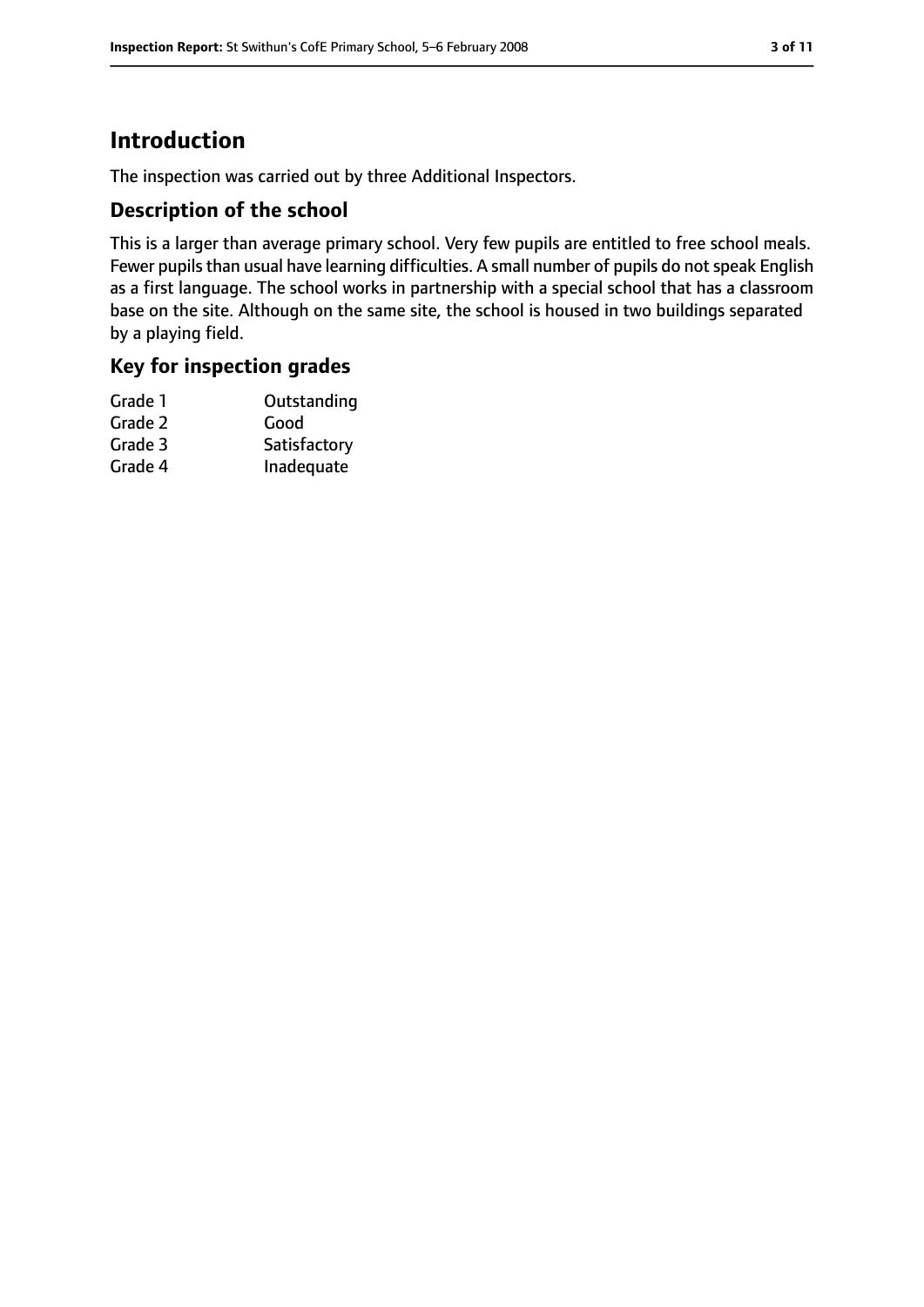# **Overall effectiveness of the school**

#### **Grade: 4**

In accordance with section 13 (3) of the Education Act 2005, HMCI is of the opinion that this school requires significant improvement, because it is performing significantly less well than in all the circumstances it could reasonably be expected to perform. The school is therefore given a Notice to Improve. Significant improvement is required in relation to achievement in English, particularly that of boys and the more able pupils.

The school's performance has been through a slump since the last inspection and it has yet to address all of the areas for improvement highlighted in the last report. Although it has managed to maintain broadly average standards by the end of Year 6, pupils have not achieved well enough for the last few years. The setting up of a local authority task group, changesin teaching staff and stronger leadership of Key Stage 2 have resulted in recent improvements in behaviour, the quality of teaching and the curriculum. However the leadership team recognises there is much still to do,. Although pupils are now making satisfactory progress in most lessons the rate of improvement is not fast enough to ensure all pupils attain the standards of which they are capable and eradicate the legacy of underachievement. Consequently, progress and achievement, in the longer term, are inadequate.

The leadership team and the staff are working earnestly to recover lost ground. They have introduced a number of strategies to improve performance but weaknesses remain. The school has begun to make some improvements in the standard of pupils' writing but some boys are still underperforming because they are not fully engaged in lessons. Similarly, more able pupils are not consistently challenged to work at a more advanced level or a faster pace. Although lessons are planned for the needs of different ability groups, the plans often lack the precision to accelerate the rate of progress. The leadership team checks these plans after, rather than before, lessons. Consequently, it is then too late to influence the challenge and demands of lessons. A more creative curriculum is beginning to provide appropriate contexts for boys to write, but the monitoring of lessons is not focused sharply enough on why some boys are not absorbed in the tasks set for them. Whilst the leadership team is checking that the building blocks for recovery are in place, it is not monitoring incisively enough to generate the rapid pace of change that is needed to bring the necessary acceleration in achievement.

The teachers have created classroom displays that contain useful prompts to support pupils when they are writing. Pupils are now aware of their targets and appreciate detailed marking that shows how they can improve their work. However, these developments are recent and their implementation is not consistent. Most of the pupils behave and respond well in lessons but a few older boys are unsettled and do not concentrate on the work they are set.

The leadership team has been slow to take steps to ensure all groups of pupils make the progress they should. Under the guidance of the local authority task group, the leadership team and governors now have a clear plan to build on recent improvements. However, this plan does not set out a strategy for improving the conditions for learning. In particular, some classrooms are untidy and other areas are poorly presented. Pupils' work is not displayed in a manner that sets an expectation of high quality or celebrates success. Parents are working to improve the decoration of classrooms but some areas of the school are uninviting and do little to stimulate the pupils' interest or generate pride in achieving highly.

While recent developments demonstrate the school's capacity to improve, the current rate of progress is not fast enough to ensure all groups of pupils reach the standards they should.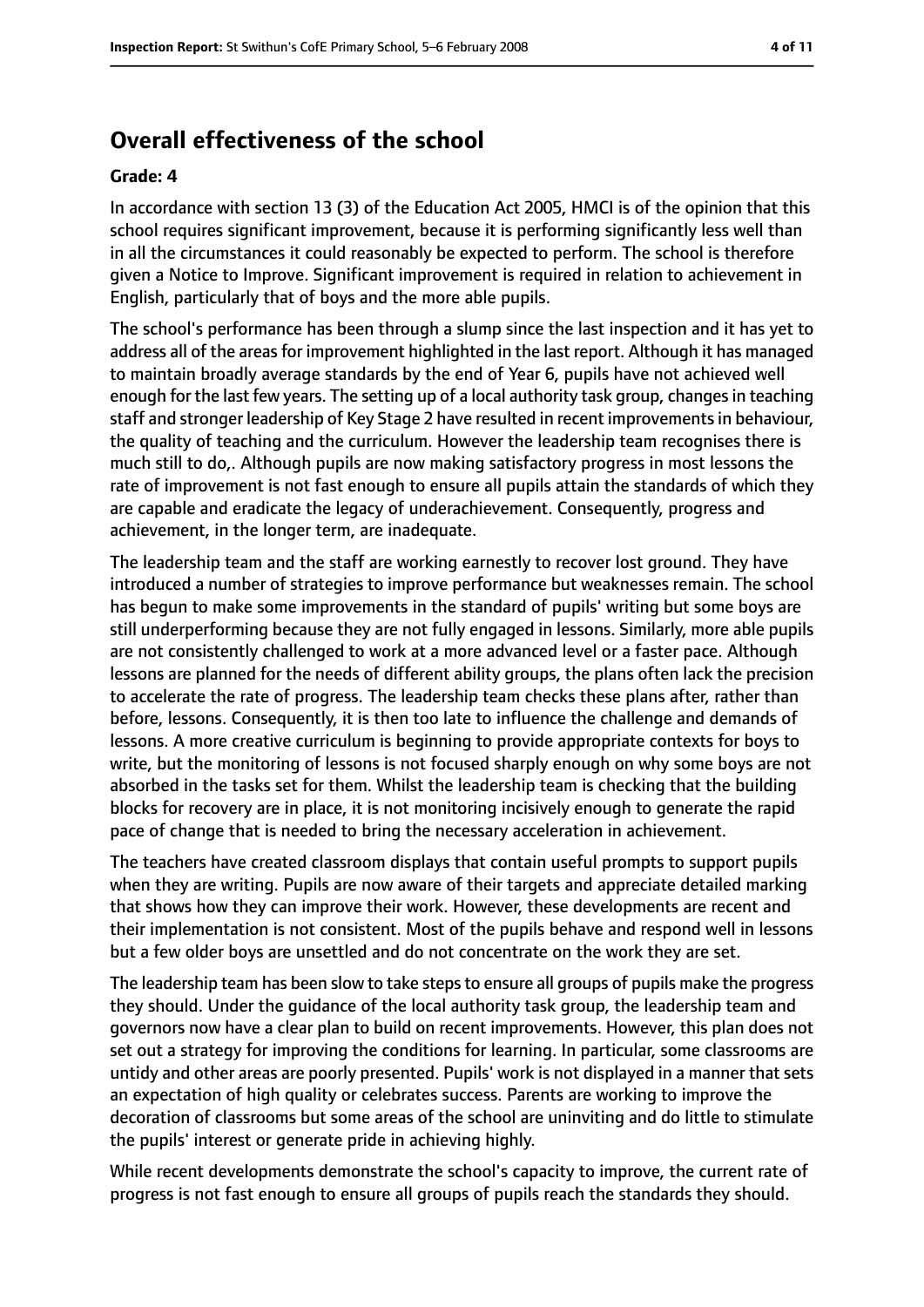# **Effectiveness of the Foundation Stage**

#### **Grade: 3**

Most children enter school with a good range of the skills expected for their age. They make satisfactory progress through a good range of indoor and outdoor activities. The resources available to the nursery and reception children are worn and some are no longer attractive or inviting. Nevertheless, the adults use these resources successfully to encourage independence. Their interactions with the children are purposeful and satisfactorily promote language and literacy skills through speaking and their teaching of letters and sounds. By the end of the Foundation Stage the proportion of children working within the goals set for their age is a little higher than average.

The school's efforts to improve the links between the end of the Foundation Stage curriculum and Year 1 have brought a smoother transition for the children.

## **What the school should do to improve further**

- Raise standards in writing by accelerating the progress and achievement of boys and more able pupils.
- Improve the quality of teaching so that all boys are motivated and more able pupils are consistently challenged.
- Ensure the monitoring and evaluation carried out by the leadership team is sharply focused on those groups that are underachieving.
- Improve the conditions for learning so that they reflect high expectations, stimulate interest and celebrate success.

# **Achievement and standards**

#### **Grade: 4**

Overall standards at the end of Year 2 have been above average for the last five years. However, there has been a decline during this period in reading and, more notably, in writing standards. In the 2007 writing tests girls did far better than boys.

At the end of Year 6, standards have hovered around the average for the last four years. The pupils have not built successfully on the standards they attained at the end of Year 2. As a result, they have underachieved. In the national tests in 2007, results in English fell to below average and the rate of progress was in the lowest 5% of schools because too few pupils reached the higher level. Closer analysis shows that besides the more able not reaching high standards, progress was weak among boys who did well in tests at the end of end of Year 2.

The school's, now termly, tracking allows checks to be made on all pupils' progress. It shows that many pupils made satisfactory gains during the autumn term. However, this is not sufficient to enable all groups of pupils to catch up and eradicate the legacy of underachievement. Those pupils with learning difficulties respond well to the additional support they receive. Too many of those pupils with the potential to reach high standards are still some way from their targets. Pupils' progress, although improving, is inadequate because a significant number of boys and more able pupils are not yet on course to reach the standards they should.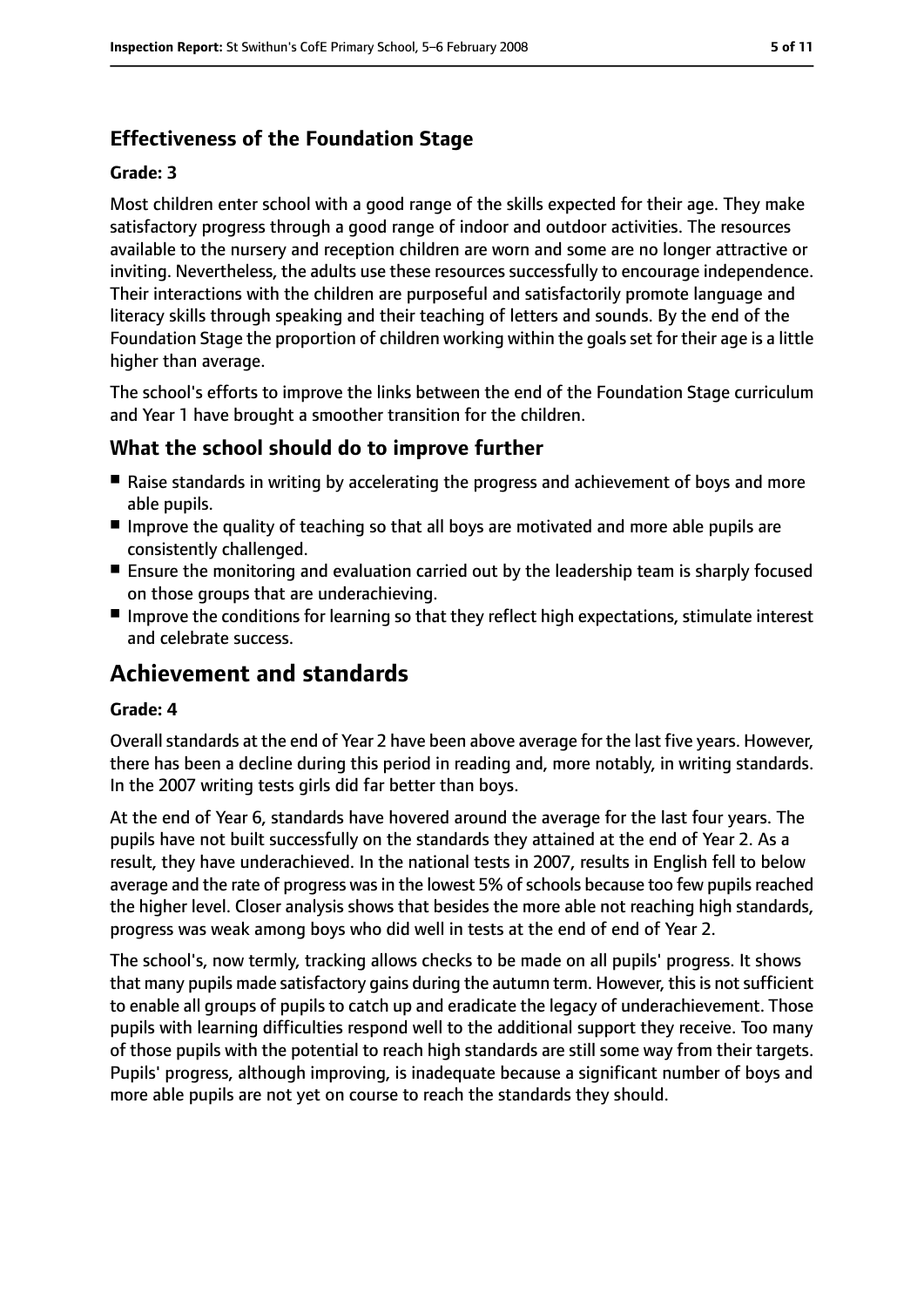# **Personal development and well-being**

#### **Grade: 3**

Most pupils behave well and respond positively in lessons. A small group of older boys are not engaged by the tasks they are set and can become unsettled. The pupils say that behaviour hasimproved 'a lot', and they feel that the 'zero tolerance' of poor behaviour has paid dividends. When new steps to improve behaviour were introduced at the start of the school year privileges were temporarily withdrawn from many pupils but behaviour has improved and very few now lose privileges.

Many pupils attend the good range of sports clubs on offer. They know the importance of staying healthy although recognise that they could do more to eat a healthy diet. The pupils work well together and make visits to the local secondary school to prepare for the next stage in their education. Attendance is above average and the pupils arrive at school on time.

# **Quality of provision**

## **Teaching and learning**

#### **Grade: 3**

The school's self-evaluation shows that teaching has improved. However, there are not enough good lessons to accelerate progress and eradicate the legacy of underachievement. In the few good lessons seen, for example in Year 4, the teacher injected pace and the lively teaching style moved learning along at a faster rate. In other lessons, the pace is not as rapid and the urgency to make up for lost time is not as acute. Occasionally, tasks lack sufficient purpose and valuable time is lost.

Some lessons get off to a lively and interesting start but fail to maintain the pace and lose some boys' interests. Although the teachers manage these boys quite well, this takes time away from other pupils and the more able pupils are left to get on with their work without adult intervention or support. As a result, they are not challenged and do not make as much progress as they should. The support for less able pupils is more successful and those with learning difficulties are making secure progress.

The teachers' assessment of the pupils' work is increasingly becoming accurate because of the training they have undertaken. However, many of the activities for the more able pupils are not planned precisely enough to build on what they already know. As a result, although lessons are planned for different groups, the degree of challenge for the more able is not sufficiently demanding.

The learning environment does not project an expectation of high standards or high quality. Displays designed to encourage pupils' writing sit alongside untidy piles of dusty resources.

# **Curriculum and other activities**

#### **Grade: 3**

The school now has a 'creative curriculum' which the teachers develop around a common theme. This is proving popular and is generating more opportunities for pupils to write in different contexts. There are now good links between subjects, for example, when pupils were writing instructions for mummification in history. Some of the content is designed to generate interest among boys but it is not yet entirely successful is this respect. The curriculum contains good opportunities to learn French and some children are learning Mandarin in preparation for the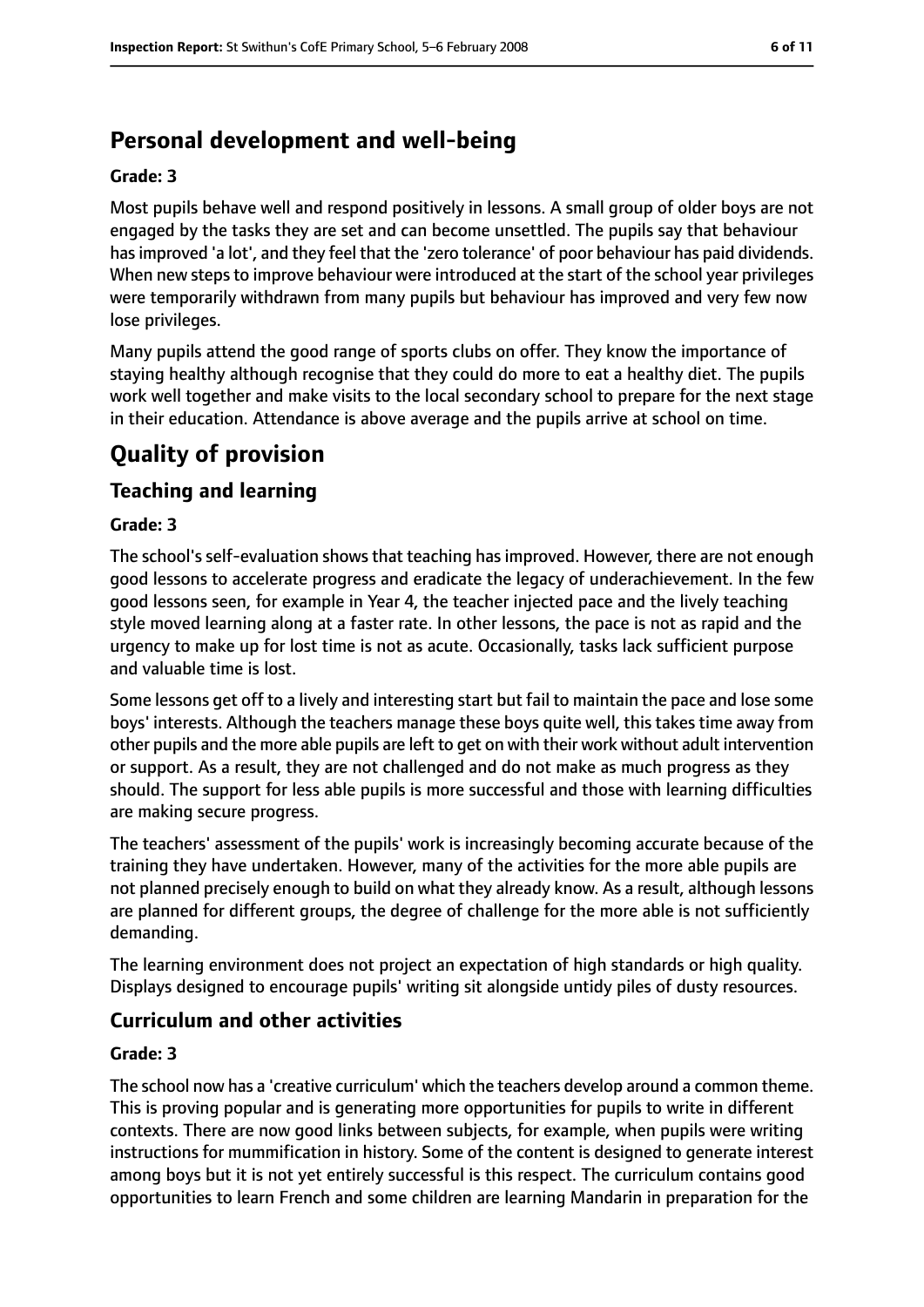Beijing Olympic Games. There is a good range of well-attended clubs, visits to places of interest such as an archaeological dig, Hands-On Science museum, circus skills workshop and two residential visits for the older pupils.

# **Care, guidance and support**

#### **Grade: 3**

The school takes appropriate steps to ensure that pupils are safe and cared for well. New arrangements for managing behaviour have brought considerable improvement because pupils know the possible sanctions and rewards. However, the school does little to reward and celebrate high standards of work.

Pupils with learning difficulties receive satisfactory support. Academic guidance is much improved and, although not yet consistently implemented, it is a key factor in the recent improvements in the pupils' progress. The pupils say they find the targets set by their teachers useful and the older pupils now know what they have to do to achieve the expected and higher levels in the national tests at the end of Year 6.

# **Leadership and management**

#### **Grade: 3**

The governors recognise that they and the leadership team were slow to respond to the downturn in the school's performance. The work of the local authority task group has given the school much clearer direction to tackle weaknesses and strengthened the leadership team's capacity to improve. Collectively they have made changes in key areas that have resulted in recent improvements. For example, with new teaching staff in place the headteacher has established higher expectations of behaviour. However, some aspects of her work are not robust enough to ensure that whole school approaches are implemented consistently in order to ensure pupils make rapid progress, reach challenging targets and eradicate the legacy of underachievement. The leadership team is not incisive enough in its monitoring of teaching to highlight where and why boys are not doing as well as they should. Similarly, it is not rigorously pursuing the challenge for more able pupils through its monitoring.

The appointment of a new leader for Key Stage 2 has resulted in greater coherence and an understanding of the importance of ensuring pupils make good progress in every year group. His appointment has also strengthened the leadership team and added to the clarity of direction.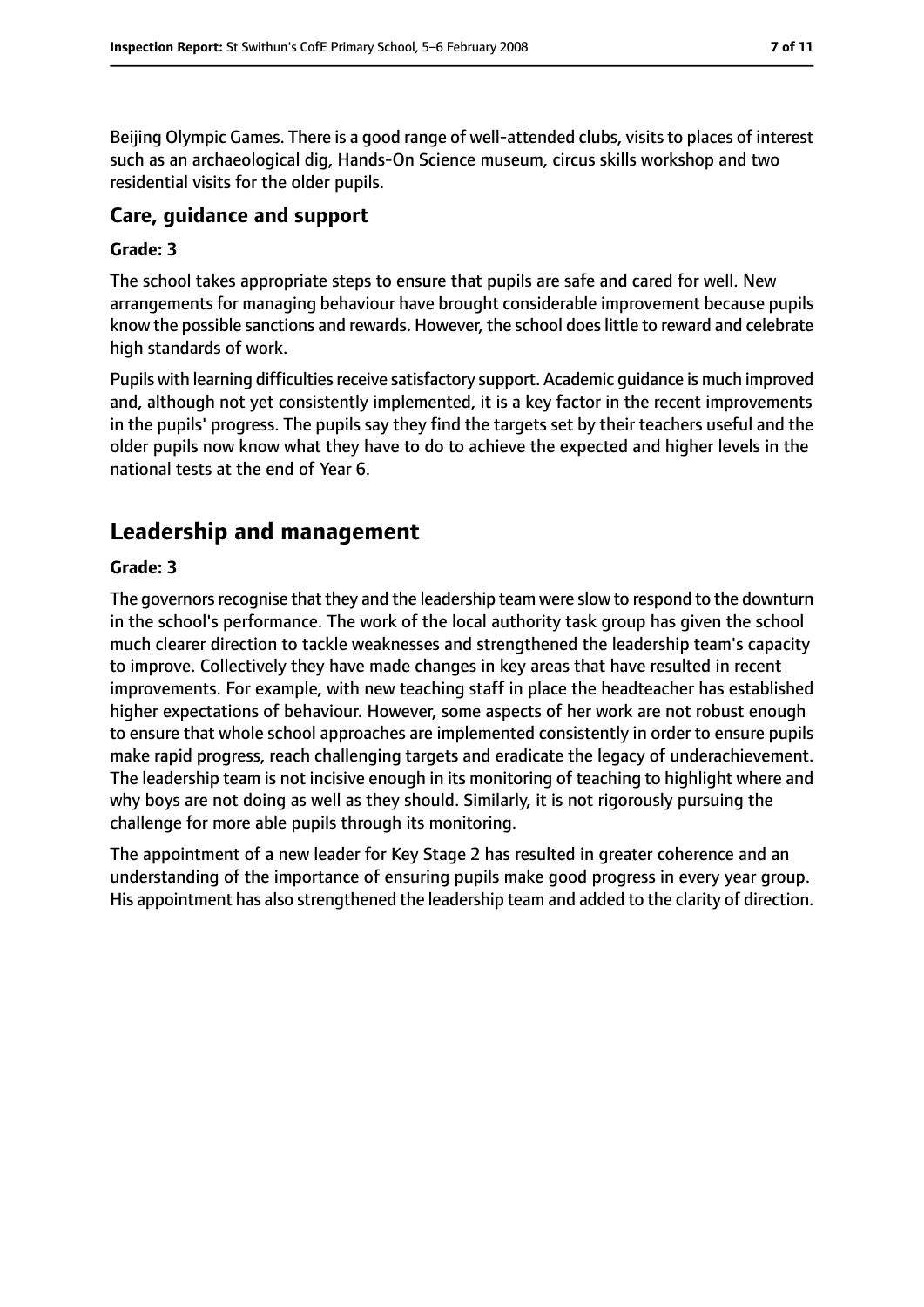**Any complaints about the inspection or the report should be made following the procedures set out in the guidance 'Complaints about school inspection', which is available from Ofsted's website: www.ofsted.gov.uk.**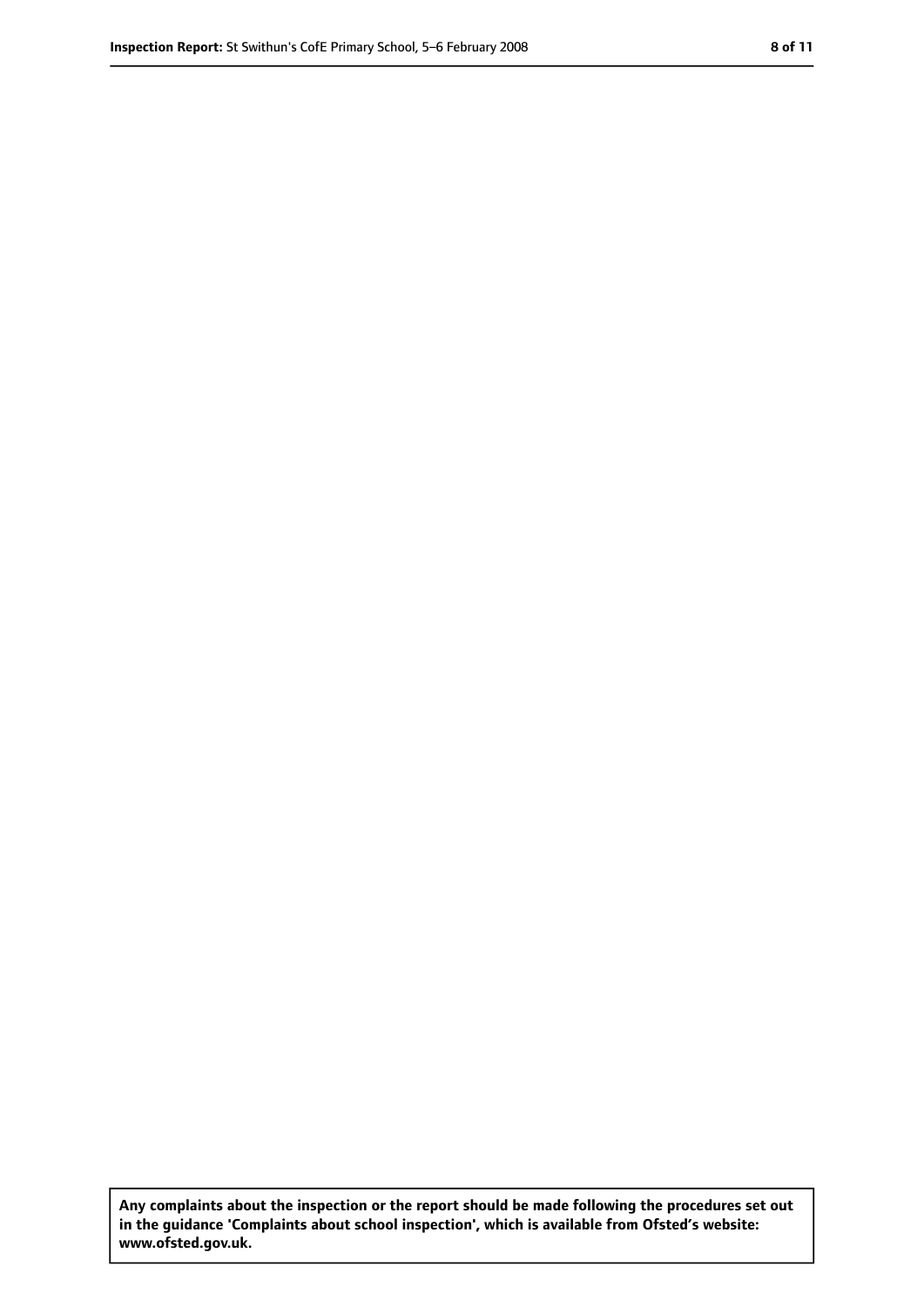# **Inspection judgements**

| $^{\backprime}$ Key to judgements: grade 1 is outstanding, grade 2 good, grade 3 satisfactory, and | <b>School</b>  |
|----------------------------------------------------------------------------------------------------|----------------|
| arade 4 inadequate                                                                                 | <b>Overall</b> |

# **Overall effectiveness**

| How effective, efficient and inclusive is the provision of education, integrated<br>care and any extended services in meeting the needs of learners? | 4         |
|------------------------------------------------------------------------------------------------------------------------------------------------------|-----------|
| Effective steps have been taken to promote improvement since the last<br>inspection                                                                  | <b>No</b> |
| How well does the school work in partnership with others to promote learners'<br>well-being?                                                         |           |
| The effectiveness of the Foundation Stage                                                                                                            |           |
| The capacity to make any necessary improvements                                                                                                      |           |

## **Achievement and standards**

| How well do learners achieve?                                                                               |  |
|-------------------------------------------------------------------------------------------------------------|--|
| The standards <sup>1</sup> reached by learners                                                              |  |
| How well learners make progress, taking account of any significant variations between<br>groups of learners |  |
| How well learners with learning difficulties and disabilities make progress                                 |  |

# **Personal development and well-being**

| How good is the overall personal development and well-being of the<br>learners?                                  |  |
|------------------------------------------------------------------------------------------------------------------|--|
| The extent of learners' spiritual, moral, social and cultural development                                        |  |
| The extent to which learners adopt healthy lifestyles                                                            |  |
| The extent to which learners adopt safe practices                                                                |  |
| How well learners enjoy their education                                                                          |  |
| The attendance of learners                                                                                       |  |
| The behaviour of learners                                                                                        |  |
| The extent to which learners make a positive contribution to the community                                       |  |
| How well learners develop workplace and other skills that will contribute to<br>their future economic well-being |  |

## **The quality of provision**

| How effective are teaching and learning in meeting the full range of the<br>learners' needs?          |  |
|-------------------------------------------------------------------------------------------------------|--|
| How well do the curriculum and other activities meet the range of needs<br>and interests of learners? |  |
| How well are learners cared for, guided and supported?                                                |  |

### **Annex A**

 $^1$  Grade 1 - Exceptionally and consistently high; Grade 2 - Generally above average with none significantly below average; Grade 3 - Broadly average to below average; Grade 4 - Exceptionally low.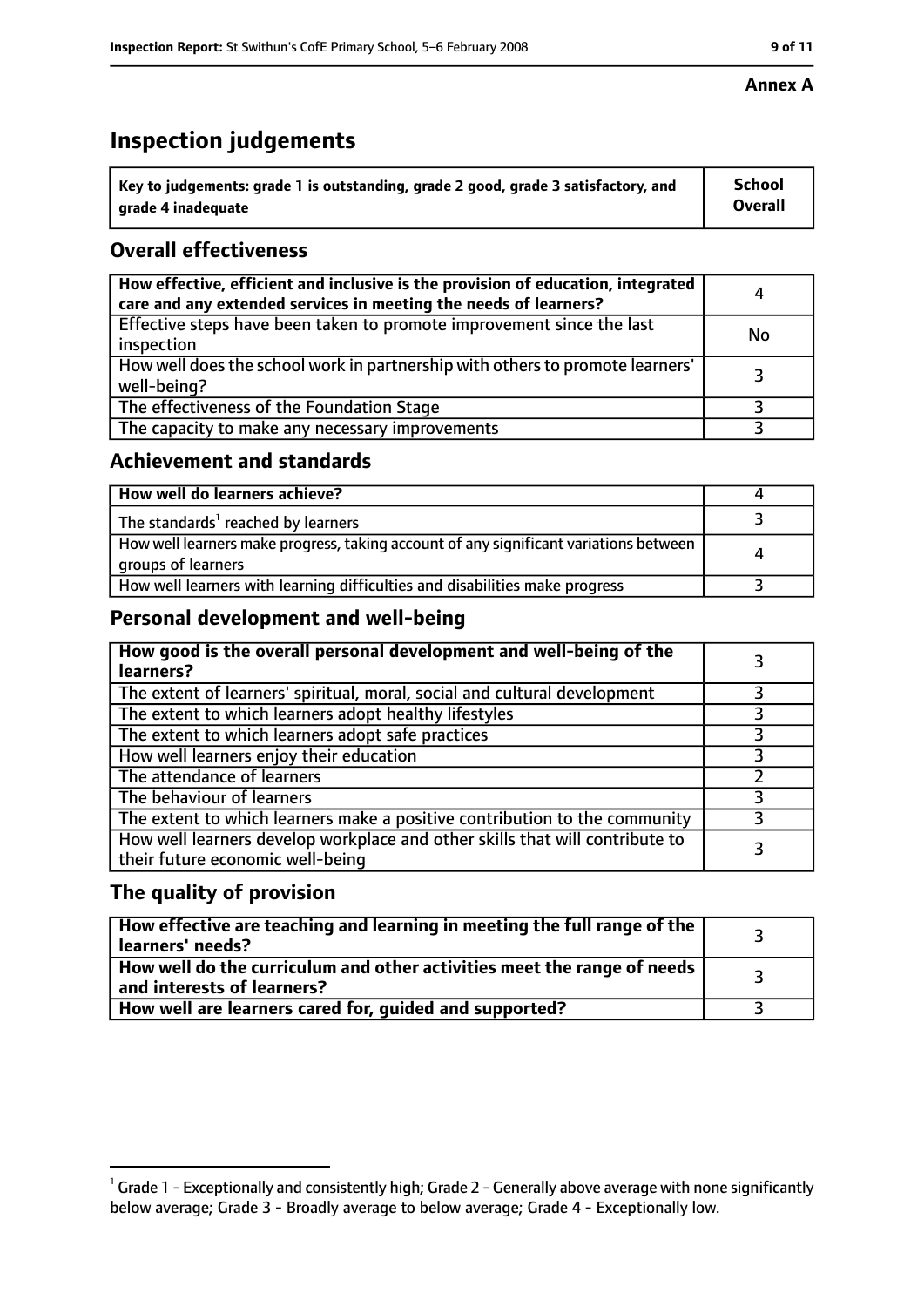# **Leadership and management**

| How effective are leadership and management in raising achievement<br>and supporting all learners?                                              | 3         |
|-------------------------------------------------------------------------------------------------------------------------------------------------|-----------|
| How effectively leaders and managers at all levels set clear direction leading<br>to improvement and promote high quality of care and education |           |
| How effectively leaders and managers use challenging targets to raise standards                                                                 | 3         |
| The effectiveness of the school's self-evaluation                                                                                               |           |
| How well equality of opportunity is promoted and discrimination tackled so<br>that all learners achieve as well as they can                     | 4         |
| How effectively and efficiently resources, including staff, are deployed to<br>achieve value for money                                          | 4         |
| The extent to which governors and other supervisory boards discharge their<br>responsibilities                                                  | 3         |
| Do procedures for safequarding learners meet current government<br>requirements?                                                                | Yes       |
| Does this school require special measures?                                                                                                      | <b>No</b> |
| Does this school require a notice to improve?                                                                                                   | Yes       |